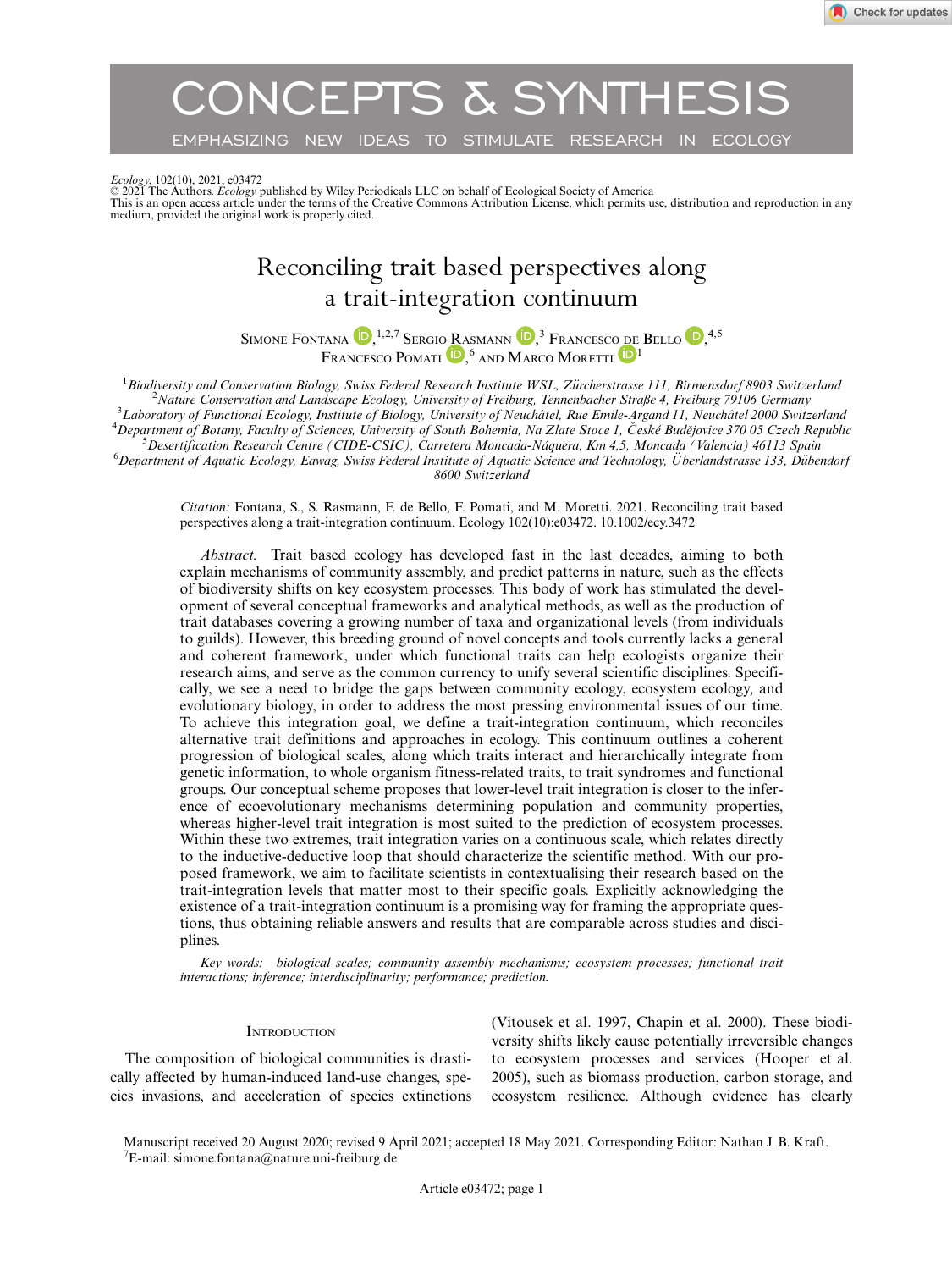shown that the notion of species diversity is at the core of the research addressing the simultaneous maintenance of multiple ecosystem processes across space (Soliveres et al. 2016) and time (Allan et al. 2011, Isbell et al. 2011), attention is progressively moving towards functional traits (Cernansky 2017).

Functional traits, the phenotypic features of organisms that affect their fitness (Violle et al. 2007), on the one hand determine the organisms' adaptation to the environment (response) and, on the other hand, affect biotic interactions and drive ecosystem processes through biomechanical and metabolic activities (effects). By improving the predictability of such relationships, functional traits' ecology also offers more possibilities for generalization in the face of the blurring diversity of species- and site-specific responses, as well as of the interactions among organisms (Levine 2016). Therefore, considering the functional aspect of biodiversity improves our understanding of important questions that are at the core of current ecological research (Garnier et al. 2015).

Trait based ecological tools and concepts have been developing fast in the last decades, particularly along both conceptual and quantitative directions (McGill et al. 2006, Violle et al. 2007, Litchman and Klausmeier 2008, Bolnick et al. 2011, Lavorel et al. 2013). Such an effort has resulted in a rich panel of approaches that encompasses a range of trait types, ecological scales, and applications. Though enriching, the vast variety of options available in trait based ecology could pose difficulties in deciding which and how many traits are necessary to answer specific ecological questions and to integrate results across studies. To apply trait based ecology effectively it is thus important to harmonize the multitude of concepts and approaches. Here we propose to consider traits as units that interact within a coherent progression of biological scales, and that merge along a continuum of integration levels, ranging from genes to populations, communities, and ecological networks. This approach facilitates scientists in contextualizing research questions placed on the continuum spanning from explaining mechanisms to predicting patterns, by choosing the trait-integration level that is most suited to their research goals. In the following sections, we present the rationale for this approach, the concept of traitintegration continuum, and examples of how it can help frame the appropriate questions to obtain reliable answers.

# THE NEED FOR A GUIDING CONCEPT IN TRAIT BASED **ECOLOGY**

A growing demand for elucidating species assembly rules and biodiversity effects on ecosystem processes has boosted the search for functional measures of organisms that comprehensively and pertinently represent similarities and differences across temporal, spatial, and biological scales (Hillebrand and Matthiessen 2009, Carroll et al. 2011). The emerging paradigm in trait based

ecology is to characterize organisms' similarities and differences by means of multiple traits (e.g., Kraft et al. 2015, Lefcheck et al. 2015). Accordingly, through the combination of modern genomic tools, high-throughput metabolomic, phenomic analyses, and technical advances in general, it is now possible—relatively easily and cheaply—to identify and measure a myriad of traits in practically any system and on a large number of individuals, species, or groups. In response, several conceptual and quantitative approaches have been proposed to address the multivariate nature of an organism's phenotype, or of a niche, and the type of traits that can be considered (e.g., Villéger et al. 2008, Carmona et al. 2016, Fontana et al. 2016). Therefore, although novel data sets of functional traits become increasingly available, uncertainty in the choice of methods and concepts to link responses and effects may also increase, especially because of interactions among organisms and their environment, which are inherently scale dependent, and characterized by high data dimensionality and complexity (Agrawal 2020).

At each hierarchical level of biological complexity, from genes to ecosystems, different research questions require different approaches and levels of data integration (Osnas et al. 2018, Dias et al. 2020). For example, if we are interested in ecophysiological processes, traits measured at the level of a single organ, or even cell, could become a priority. On the contrary, whole-body or performance traits, resulting from the integration of multiple traits, are probably more important when analyzing population dynamics or community assembly. This calls for a concept that helps contextualize research questions over the landscape defined by traits and their interactions, and unify methodological approaches on the same theoretical foundation. We propose an approach that allows a more harmonic consolidation of trait based concepts and disciplines, such as ecology, evolution and molecular biology.

#### THE TRAIT-INTEGRATION CONTINUUM

Perhaps the most critical point for a broad application of trait based approaches is to define what researchers commonly consider to be a functional trait, and to characterize how different traits and definitions can be combined into a holistic framework. Violle et al. (2007) provided an already broad and highly inclusive definition of the term "functional trait" by summarizing different previous concepts. Particularly, they defined traits as functional only when they impact the organism's fitness directly, or indirectly, via their effects on growth, reproduction, and survival. Such a definition fits well with the Darwinian view of traits being collections of features that show variation at the population level, have variable effects on fitness and are heritable (Gould and Lewontin 1979, Godfrey-Smith 2009). Violle et al. (2007) went further in their treatise and proposed that changes within individuals' traits may influence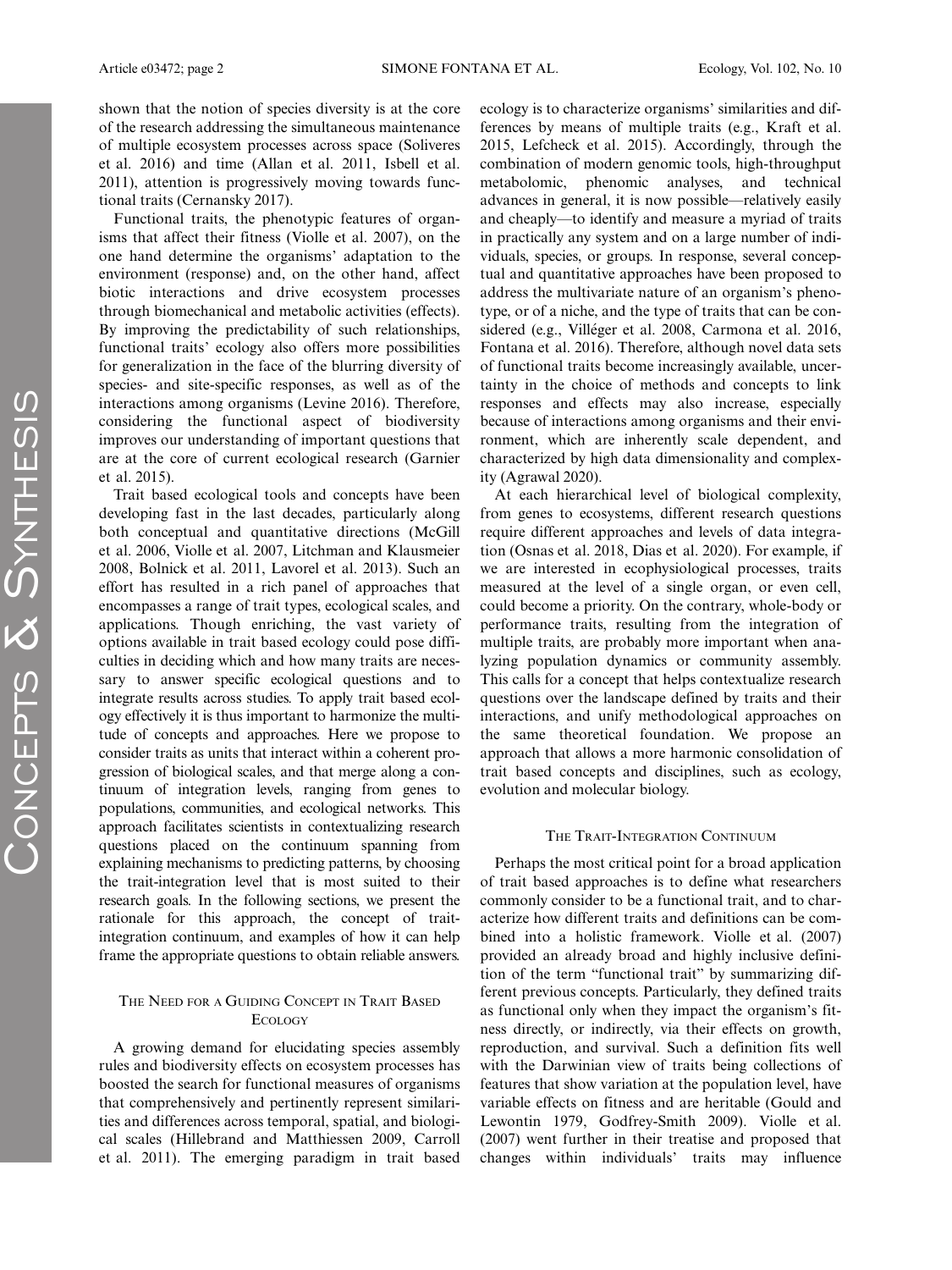processes at higher organizational levels, such as communities and ecosystems. Hence, they provided an integrative framework for trait based ecology. The key element of their framework, which is the expansion of the original "performance paradigm" (Arnold 1983), is that multiple traits interact with each other to define the performance of an organism under different abiotic and biotic conditions.

Although Violle et al. (2007) specify that traits are morphological, physiological, or phenological features measurable at the individual level (from the cell to the whole organism's level), very often a broader definition of an organism's phenotype can be applied to traits that are measured at different levels of biological organization, for example, at the genomic and transcriptomic levels (i.e., within cells). It is thus possible to expand the framework proposed by Violle et al. (2007) by further refining the hierarchy concept, with different types of traits interacting with each other across increasing levels of complexity (Fig. 1). This is akin to the concept of trait integration proposed by Marks (2007), where individual traits combine into an increasingly complex level of integration, to determine organisms' fitness and ultimately ecological processes. Such a concept allows to effectively complete the framework by Violle et al. (2007), by adding trait interactions along a continuum of multiple biological scales, ranging hierarchically from genetic information to the whole organism's performance and beyond, and including ecological and evolutionary dynamics.

We represent this conceptual integration continuum of hierarchically interacting traits in Fig. 1. At each level of this continuum, traits can have direct, interactive, and indirect effects (of different strengths: solid vs. dotted lines). Such an integration approach could be exemplified as follows: genes integrate into metabolic pathways, whose interactions make phenotypes, which determine trait syndromes, and dictate population dynamics through interaction with the environment, and community composition (e.g., Griffiths et al. 2018). All these steps ultimately result in the formulation of functional groups that define emerging ecosystem properties (Agrawal and Fishbein 2006, McLaren and Turkington 2010, Raffard et al. 2017). We note that the relationships between different trait-integration levels can be driven by a variety of mechanisms. For example, cell- or organlevel traits interact with each other through the physiology and metabolism of the whole organism to determine its performance in a given environment (Marks 2007, Violle et al. 2007). Higher trait-integration levels (i.e., population- and community-level traits) are then determined by biotic interactions between individual organisms within and across species (Violle et al. 2007). As reported by Li et al. (2019), we expect positive or negative trait correlations (including trade-offs) to emerge at intermediate to high integration levels (Agrawal 2020). This hierarchical structure, particularly in view of whole organisms' performance, allows different levels of analyses, and an integration of different disciplines addressing

Community assembly (responses) Ecosystem functions (effects)



FIG. 1. Schematic diagram illustrating the continuum of a hierarchical network of trait interactions, which move across biological scales (i.e., increasingly complex levels of biological organization, see boxes on the right side). High trait integration is closer to the prediction of processes (e.g., species sorting or primary production), whereas low trait integration allows the inference of underlying mechanisms. Arrows depict direct and indirect effects of traits (circles) on subsequent levels of integration: solid vs. dotted lines symbolize different strength of effects. Note that arrows going down the hierarchy of trait integration (feedback from ecology to evolution) also exist (Pelletier et al. 2009), but are not represented here for simplicity. The same is true for arrows bypassing some levels of integration without affecting processes directly. Inspired by Marks (2007) and Violle et al. (2007).

the causes and consequences of trait variability at each hierarchical level. Our conceptual scheme suggests that high trait integration is closer to the prediction of ecosystem processes (including community assembly), whereas at low levels of integration traits are better suited to explain ecoevolutionary mechanisms determining the observed patterns.

For example, a gene can be directly involved in the appearance of a phenotypic trait, interact with other genes by modulating their expression and phenotypic consequences, and/or indirectly affect some other traits through allometric relationships. Traits at the lowest end of the integration continuum are directly linked to genes and gene expression pathways (e.g., hormone production; Fig. 1). In this context, a combination of genetic information causing physiological responses will determine how given phenotypic attributes are manifested and will affect the performance of an organism. A simple example of this is Thalassemia, where inherited genetic **Example 1**<br> **Example 12**<br> **Example 12**<br> **Example 12**<br> **Example 12**<br> **Example 12**<br> **Example 12**<br> **Example 12**<br> **Example 12**<br> **Example 12**<br> **Example 12**<br> **Example 12**<br> **Example 12**<br> **Example 12**<br> **Example 12**<br> **Example 12**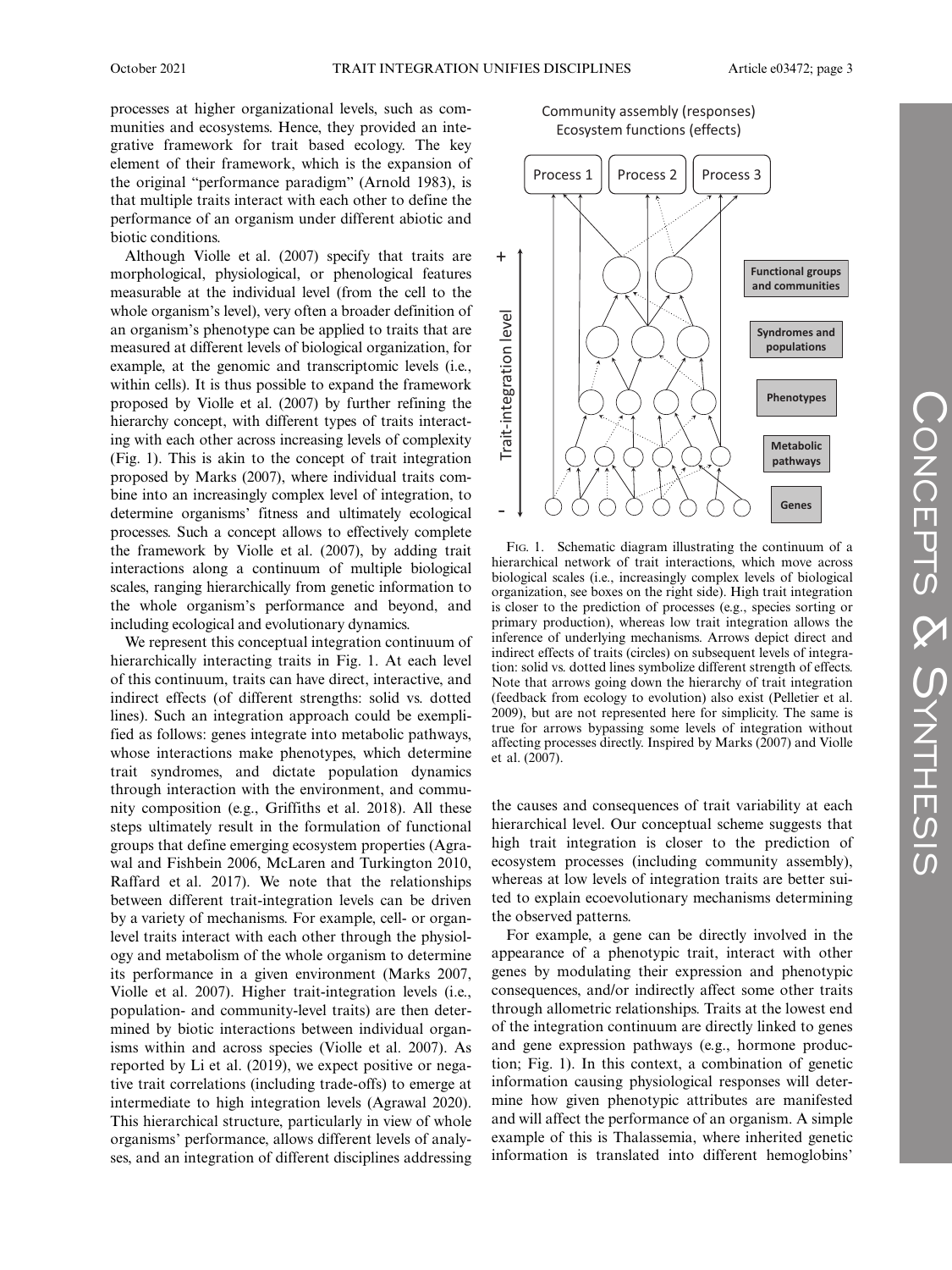production, with health consequences, but also generating resistance to Malaria.

In contrast, many traits can be considered as highly integrated because of their intrinsic dependence and synergy with other traits, which can be evident both at the intra- and interspecific level (Laughlin and Messier 2015, Messier et al. 2017). This nonindependency among traits can arise from metabolic constraints (i.e., body size is related to many other traits, in accordance with the metabolic theory of ecology; Brown et al. 2004), or from a direct genetic linkage between traits (Bateson et al. 1905, Morgan 1910, Lobo and Shaw 2008). Alternatively, traits are at a high integration level because they are mathematically derived from other underlying traits (e.g., specific leaf area in plants), or represent easier-to-measure proxies for traits that are more directly related to a given mechanism (e.g., mandible size for mandible strength in insects). Finally, traits can be integrated into broad emergent properties, or trait syndromes, which by definition consist of combinations of multiple traits acting in concert in response to environmental stimuli or constraints (e.g., drought tolerance in plants is mediated by simultaneously changing abscisic acid production, leaf stomatal conductance, root water uptake, the concentration of solutes in the cell membranes, and so on; Fig. 1).

The sum or interaction of all individual trait responses have consequences (effects) that propagate to higher biological scales (populations, communities, and ecosystems; Clark 2010, Violle et al. 2012, Wright et al. 2016). By representing the fundamental unit of response to selective processes, the multidimensional genotype (and by extension, the phenotype) of an individual organism determines its survival, growth, and reproductive success in a given abiotic and biotic environment. We note that, in certain cases, single genes, phenotypes, or syndromes can have high predictive power all the way up directly on ecosystem processes, bypassing the integration with other traits (Hendry et al. 2017): these are depicted as direct solid arrows to processes in Fig. 1. We suggest that these are cases in which physiological responses have significant and direct effects on ecosystem processes and services without necessarily changing ecological interactions. For instance, variation in the pool of soil bacterial genes responsible for the assemblage of nitrogen into different compounds can have profound effects at the whole ecosystem level, dictating nutrient cycling and ecosystem productivity (Braker et al. 2000, Kuypers et al. 2018). Similarly, the presence of nitrogenfixing genes in cyanobacteria allows the persistence and productivity of the entire phytoplankton community (and the pelagic food web) in oligotrophic environments (Zehr and Kudela 2011). Evolution of tolerance or resistance towards chemical warfare, such as the insurgence of antibiotic resistance in bacteria, or tolerance to pesticides in pests, are often mediated by single genes or pathways and have profound effects on organisms, populations, and entire ecosystems (Hendry et al. 2017).

The trait-integration network can be more or less complex, depending on the organism of study. Although relatively direct links between genes and ecosystem processes exist also in trees (Schweitzer et al. 2004), for example, we expect fewer levels in the trait hierarchy in unicellular organisms compared to multicellular. In a vascular plant's organ, such as a leaf or seed, there are many different types of specialized cells interacting, which creates the possibility of alternative leaf designs that have similar performance (Piston et al. 2019). Dif ferent specialized plant organs then interact to influence performance at the whole plant level, creating more possibilities of alternative designs that reduce the correlation between traits and performance. In contrast, singlecell or colonial autotrophs, like phytoplankton, lack some of those levels of complexity, with a more direct route from genes to fitness and ecological processes. These differences in overall complexity of the trait hierarchy may explain why trait based approaches appear to explain more ecological variation in studies of phytoplankton than in studies of vascular plants (e.g., Acevedo-Trejos et al. 2018, van der Plas et al. 2020). Placing research questions on our proposed integration hierarchy, whose configuration can be tailored to the organisms of interest based on pre-existing knowledge, can provide context for such comparisons in trait based ecology.

### ACKNOWLEDGING AN INTEGRATION CONTINUUM IN TRAIT BASED ECOLOGY

Historically, ecologists have predominantly focused on a restricted number of traits, limited to single biological scales (mainly species and functional groups), rather than considering a broader continuum (as shown in Fig. 1). For example, plant ecologists have dedicated a great deal of effort to generate standardized, broadrange, and easy-to-measure functional traits, such as specific leaf area, which can be interpreted as a proxy for photosynthetic potential (lower level of integration), or relative growth rate (higher level of integration). Although this approach has proven essential to back up trait based approaches in ecology, acknowledging the existence of continuous and intermediate levels of trait integration is necessary to foster the connection with other research fields focusing, for example, on trait hereditability, plasticity, or the tolerance of organisms and populations to changing environmental conditions. This limitation may explain why community and ecosystem ecology, and evolutionary biology, have developed into largely independent research fields (Loreau 2010), leading to an apparent dichotomy between the inference of mechanisms at low levels of organization on one side, and the prediction of ecological and evolutionary patterns at high levels of trait integration on the other side.

The investigation of community assembly drivers and the inference of associated mechanisms have represented for decades a major cornerstone in ecological research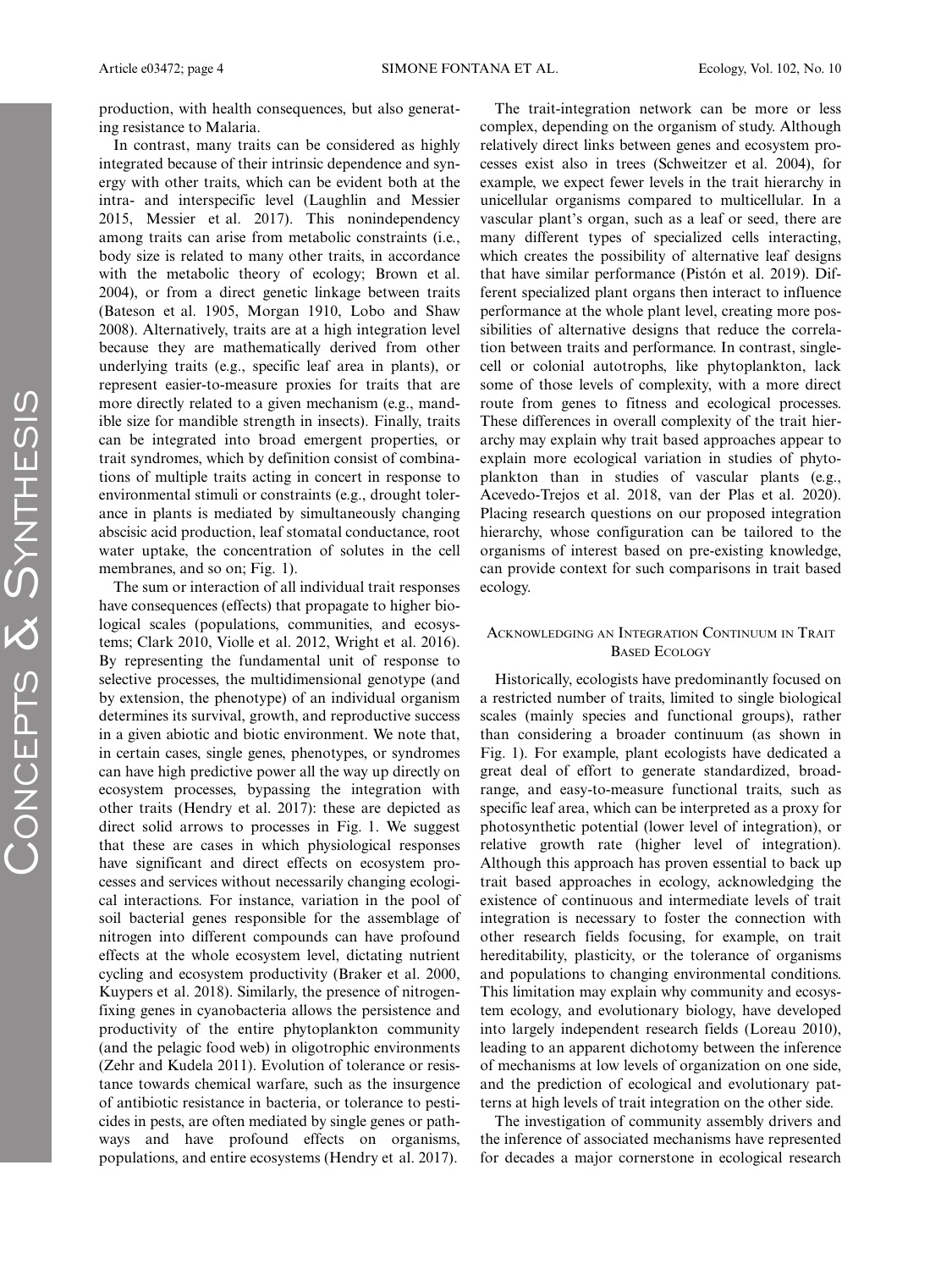(e.g., Hutchinson 1959, Cody and Diamond 1975, Chesson 2000). Community assembly mechanisms produce patterns detectable at various biological scales (Weiher and Keddy 1995). However, they are more straightforwardly explained by trait variation, which has been measured mostly at the level of species or functional groups (MacArthur and Levins 1967). We know that species coexistence and community composition are determined by the interplay of several driving forces, including dispersal, environmental filtering, competition, niche and fitness differences, facilitation, trophic interactions, pathogenesis, and demographic stochasticity (Chesson 2000, Adler et al. 2007, Vellend 2010). These mechanisms arguably invoke multiple trait dimensions, and may depend upon either highly or lowly integrated functional traits, depending on the specific environmental selection factor. One example is sexual selection–driven color diversification in cichlid fishes in African Great Lakes: while being driven by changes in a relatively simple genetic architecture, when in correspondence with varying ecological opportunity, color diversification can predict whether adaptive radiations will occur (Seehausen and Schluter 2004, Santos and Salzburger 2012, Wagner et al. 2012). Similarly, sexual dichromatism in canaries, having large impact on their fitness, is determined by a single enzyme-encoding gene (Gazda et al. 2020). On the other hand, broad abiotic environmental filtering may select for combinations of traits that have high level of integration (Kraft et al. 2015).

Traits also represent the main mediators of the positive biodiversity effects on key ecosystem processes, such as biomass production and nutrient cycling, and their stability through time (Hooper et al. 2005, Reiss et al. 2009). Indeed, community trait diversity measured using highly integrative indices was found to outcompete taxonomy-based metrics in predicting ecosystem functioning (e.g., Gagic et al. 2015, Fontana et al. 2018). This is not surprising, as both selection and complementarity effects (e.g., Tilman 1997, Loreau and Hector 2001) ultimately emerge from trait differences. It is therefore crucial to understand which traits and integration levels confer the highest fitness given the ecological context, trigger dominance and high productivity, and favor complementary resource acquisition strategies, ultimately determining differences among individuals and species.

The importance of different and continuous traitintegration levels is supported by overwhelming empirical evidence. Population-level traits, such as parameters of the functions that describe net growth rate over an environmental gradient, including the optimum and range of temperature response curves, or maximum growth rate and half saturation constant for resource uptake (Litchman and Klausmeier 2008), are determined by multiple interacting pathways. The distribution of these traits within and across communities is a key predictor of community composition across environmental gradients, such as climate warming (Thomas et al. 2012, Antão et al. 2020, Trisos et al. 2020). Community assembly mechanisms can be successfully explained by traits determining temperature tolerance and competition for nutrients and light, for example in phytoplankton (Edwards et al. 2012, Litchman et al. 2012, Fontana et al. 2019).

In plants, when trying to infer mechanisms, emphasis has been put on traits thought to be directly linked to resource acquisition and responses to environmental gradients (Cornwell and Ackerly 2009, Enquist et al. 2015). In dragonflies, physiological traits, such as the expression of few metabolic enzymes, were demonstrated to determine behavioral differences in the presence of distinct predators, and thus successfully explain community composition within a multitrophic context (Start et al. 2018). On the other hand, highly integrative measures of trait variation have been shown to be good predictors of ecosystem functioning (e.g., Griffin et al. 2009). This is the case, for example, of the number of functional groups in the early grassland biodiversity and ecosystem functioning experiment by Tilman et al. (1997) or, more recently, overall community trait diversity measures (e.g., Petchey et al. 2004, Fontana et al. 2018) and body size variation (Enquist et al. 1998, Acevedo-Trejos et al. 2018).

Size and shape of organisms, which are highly integrated phenotypic traits, link the principal axes of resource uptake, metabolic rates and trophic interactions in many ecosystems (Brown et al. 2004, White et al. 2007). In phytoplankton, large cells have low surface-tovolume ratio and are less efficient than small cells in nutrient uptake, and are therefore at a disadvantage under low nutrient conditions. In contrast, having large cells or colonies is a defensive trait, allowing organisms to be less susceptible to being grazed, for example due to gape limitations in herbivores (Pomati et al. 2020). This trade-off between fast resource uptake and defense against grazing is at the basis of the ecological causes of phytoplankton biomass accumulation, that is, algal blooms (Cloern 2018). Harmful algal bloom events are, on the other hand, characterized by an additional array of defence traits, known as algal toxins, which are mediated by single genes or metabolic pathways (low integration level) and have profound and long-lasting ecosystem effects (Neilan et al. 2008, Paerl and Otten 2013, Matthews et al. 2020).

The examples above suggest that the choice of traits should depend on the research hypothesis and the ecological process of interest (Brousseau et al. 2018). Both must be defined explicitly and in as much detail as possible to understand which trait (combinations) and level of integration (individual, population, community, ecosystem) are most appropriate (Fig. 1). At the same time, we note that the position along the traitintegration continuum, and therefore the ability to infer mechanisms or predict patterns, also depends on the analytical method chosen to study trait variation, as each approach deals differently with data aggregation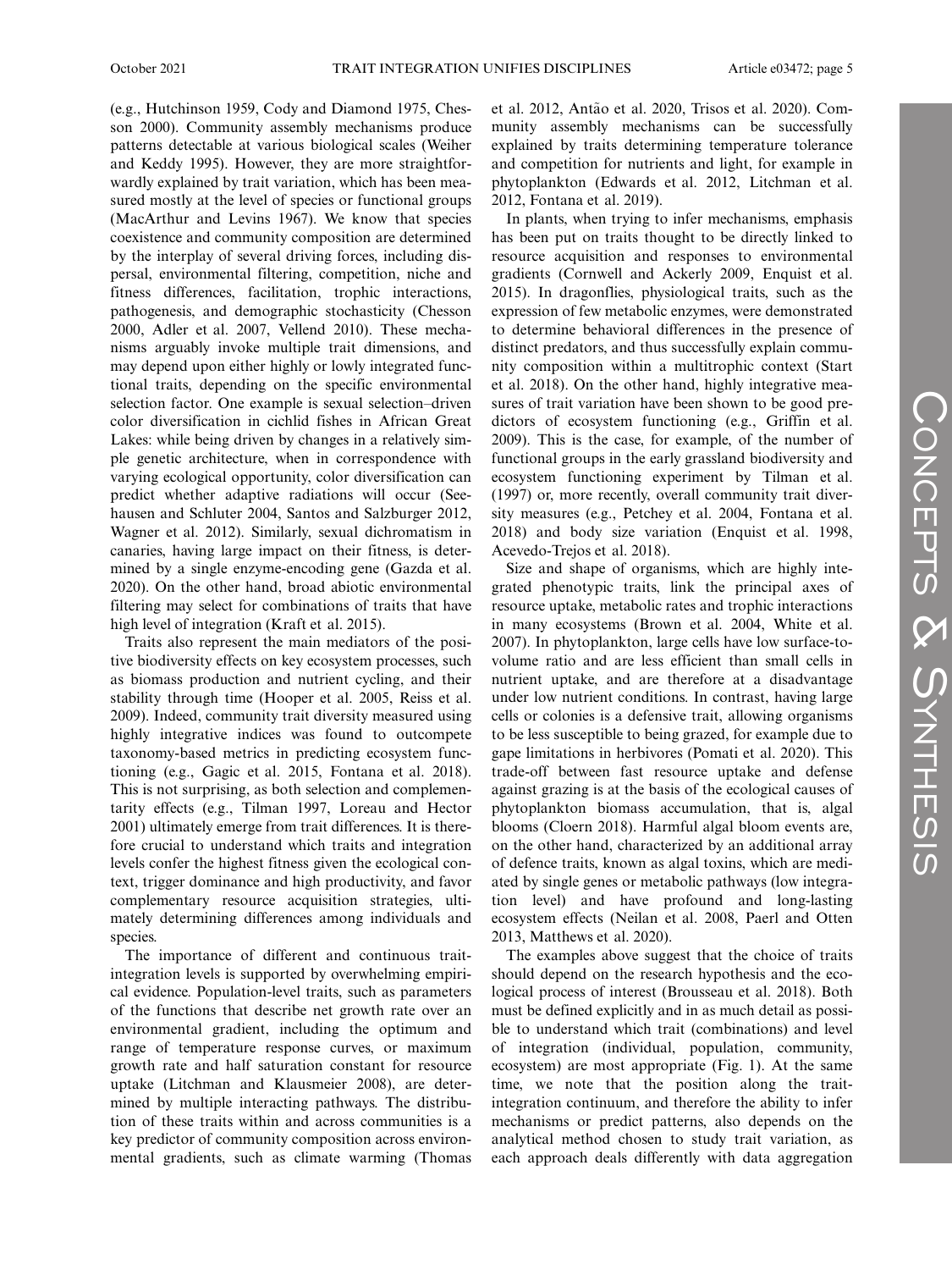and dimensionality reduction. A comprehensive tutorial on how to map the appropriate analyses into the traitintegration continuum goes far beyond the scope of the present paper. However, it is clear that several existing analytical methods generally aim at increasing trait integration by reducing data dimensionality (e.g., trait diversity indices, as well as principal component analysis or radial plots for representing trait syndromes; Defossez et al. 2018). We note that the choice of the appropriate method does not really depend on the integration level (as virtually all existing methods can be applied at different levels of trait integration), but rather on the type of relationship that exists between a trait and the next level of integration. For example, if the traits under investigation are involved in nonadditive interactions, and nonlinear effects are expected, regression trees or boosted regression trees could be applied (Pistón et al. 2019). On the contrary, complex trade-offs among traits could be investigated by means of principal component analysis (PCA). The performance of different methods (e.g., boosted regression trees vs. PCA) can also be compared to understand the prevailing type of relationship among traits in a given data set.

It is the combination of trait selection, biological scale, and methodological approach that determines the ability to infer mechanisms or predict patterns. For example, despite integrating several trait dimensions into one single number, trait diversity indices still have the potential to shed light on community assembly mechanisms, if traits are carefully selected to represent ecological interactions and measured at the individual level (Fontana et al. 2019). On the contrary, highly integrated trait syndromes, such as the leaf economic spectrum (Wright et al. 2004) at high taxonomic levels (genera or families) and global scales, might not be suited to the inference of assembly mechanisms in local communities (Messier et al. 2017, Anderegg et al. 2018). This is the case even though the single trait axes of the leaf economic spectrum arguably govern fundamental trade-offs in energy allocation (Shipley et al. 2006). This apparent mismatch is not particularly surprising, though, as trait associations at different scales are likely to emerge from distinct evolutionary processes (Agrawal 2020).

## BENEFITS AND PERSPECTIVES OF THE TRAIT-INTEGRATION **CONCEPT**

Acknowledging the existence of a continuum of traits with different integration levels, which reflects their interdependency, allows approaching the two important research topics of prediction of patterns and inference of mechanisms, by including the whole range of ecological processes giving rise to similarities and differences among organisms (Fig. 2). Here we do not explicitly develop the conceptual and analytical framework to integrate ecoevolutionary processes across biological scales. We recognize, however, that this is still a significant research gap that should be filled, and would bring an additional perspective in the field of trait based ecology.

Our proposed concept, linked to ecoevolutionary dynamics by responses and effects that are mediated by traits, can help guide research efforts. For instance, the evolutionary importance of beak size and claw sharpness for foraging habits in Darwin finches, long hypothesized by Darwin (1859), was confirmed when measuring the foraging-related traits in finches placed in sympatry vs. allopatry on the Galapagos islands (Grant and Grant 2006). Concerning plants, the ecological significance of volatile and nonvolatile secondary metabolites in wild tobacco (Nicotiana attenuata) growing in the Sonoran Desert has been demonstrated by sequentially silencing several genes related to secondary metabolites production, and later measuring their ecological effects by comparing mutant plants with their respective wild types in field common garden experiments (Kessler and Baldwin 2001, 2002). Unfortunately, such type of comprehensive research is still largely lacking in the trait based ecology agenda. We thus advocate for the ample use of approaches ranging from pattern based to mechanism based, which can be used iteratively to refine predictions of the "adaptive" functions of traits, and then validate them under field conditions (Fig. 2A). We note that exploring novel traits, that is, those not routinely measured in ecological studies, is a fundamental step in this iterative process. The need to go beyond conventional trait lists by increasing the variety of traits under investigation is particularly urgent whenever inference or prediction do not yield satisfactory results. At the same time, the novel traits need to be measured and described in a standardized way in order to allow for comparisons across species, gradients, and biomes (Moretti et al. 2017).

The vast amount of information generated by current –omics tools, for example, through next-generation DNA sequencing, spatial modeling, or highthroughput metabolomics, is spawning into a conundrum of how to use these data effectively in order to answer ecological questions. For instance, highthroughput assays of functionally important genes have been already proposed as a promising way to understand mechanisms of adaptation and community assembly in ecological studies (Whitham et al. 2006). For this, –omics on model organisms such as Arabidopsis thaliana can also be used to understand how complex trait interactions determine plant adaptation in natural populations (Bergelson and Roux 2010). The integration of untargeted metabolomics analyses with classic functional trait measurements has been recently used to infer complex responses, which include physical and chemical changes of plant communities in response to warming and the concomitant higher herbivore pressure (Descombes et al. 2020). However, how untargeted metabolomics, consisting of hundreds, if not thousands of molecular features, can be simultaneously analyzed with the relatively few classically measured functional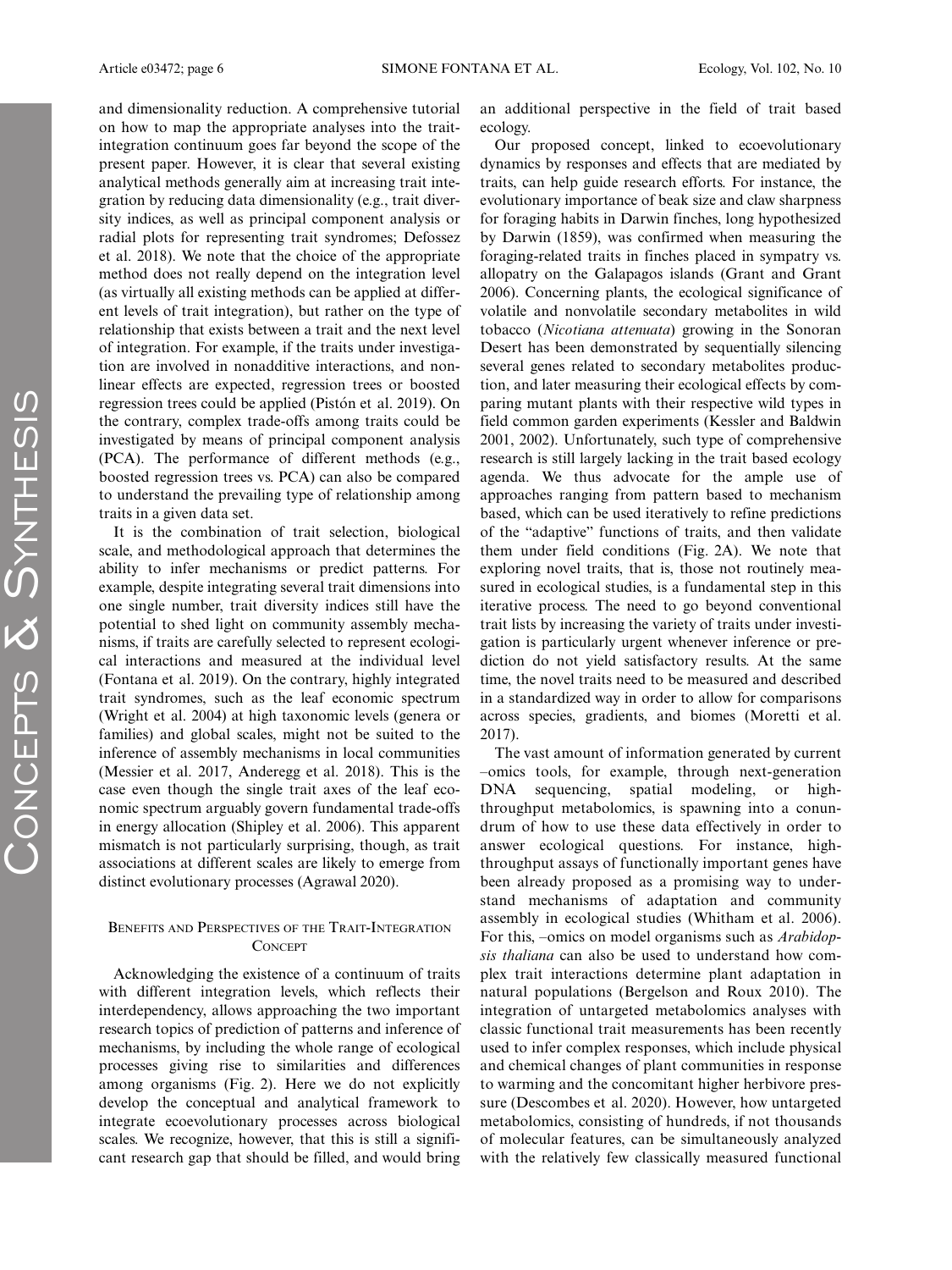

FIG. 2. (A) The trait-integration concept (within a continuum of trait-integration levels as in Fig. 1) can be mapped onto a scheme representing the interconnected research aims of inference and prediction. The observation of patterns serves the *prediction* of processes or the inductive formulation of hypotheses (upper part), which allow the deductive inference of mechanisms that can be tested experimentally by limiting as much as possible confounding and covarying factors (bottom part). The whole process can be repeated to refine the hypotheses iteratively, and in trait based ecology each step always involves the choice of the most appropriate traits to consider. (B) Accordingly, we report some examples of traits from different taxonomic groups along the trait-integration network.

traits, is one of the upcoming challenges in functional ecology research (Sedio 2017).

By combining the different levels of organization of life with classic trait based analyses of species interactions with their environment, scientists can harmonize their research goals and approaches. The appropriate level of trait integration must be chosen according to the degree of mechanistic vs. pattern-oriented aims and questions. An example of this approach could be described as follows. Let's imagine a researcher investigating the functional role of phenolic compounds (e.g., tannins, flavonoids, lignins) in ligneous plants growing along an elevation gradient. A pattern based approach highlights that some phenolic compounds increase, while others decrease with elevation. Planting genetic variants for phenolics' production of these plants at different elevations, and measuring their fitness, will address the direct adaptive role of the molecules, which can be mediated by abiotic factors (climate) or biotic factors (herbivory or pathogen attack). Interestingly, however, the bulk degree of degradation of these molecules impacts on the buildup of soil organic matter (i.e., an ecosystem property). Therefore, using the trait-integration continuum concept as proposed here, allows moving beyond the common practice of assessing the relative importance of a trait to serve as response (e.g., evolutionary adaptation), or generate an effect (e.g., ecosystem function) in nature. Such an approach can ultimately be used to harmonize a full array of crucial questions in ecology, and for addressing the most urgent environmental issues of our time.

#### **ACKNOWLEDGMENTS**

Parts of the ideas and research presented here were generated through Swiss National Science Foundation projects: 179481, 131956, and 315230\_170200/1.

#### LITERATURE CITED

- Acevedo-Trejos, E., E. Marañon, and A. Merico. 2018. Phytoplankton size diversity and ecosystem function relationships across oceanic regions. Proceedings of the Royal Society B 285:20180621.
- Adler, P. B., J. HilleRisLambers, and J. M. Levine. 2007. A niche for neutrality. Ecology Letters 10:95–104.
- Agrawal, A. A. 2020. A scale-dependent framework for tradeoffs, syndromes, and specialization in organismal biology. Ecology 101:e02924.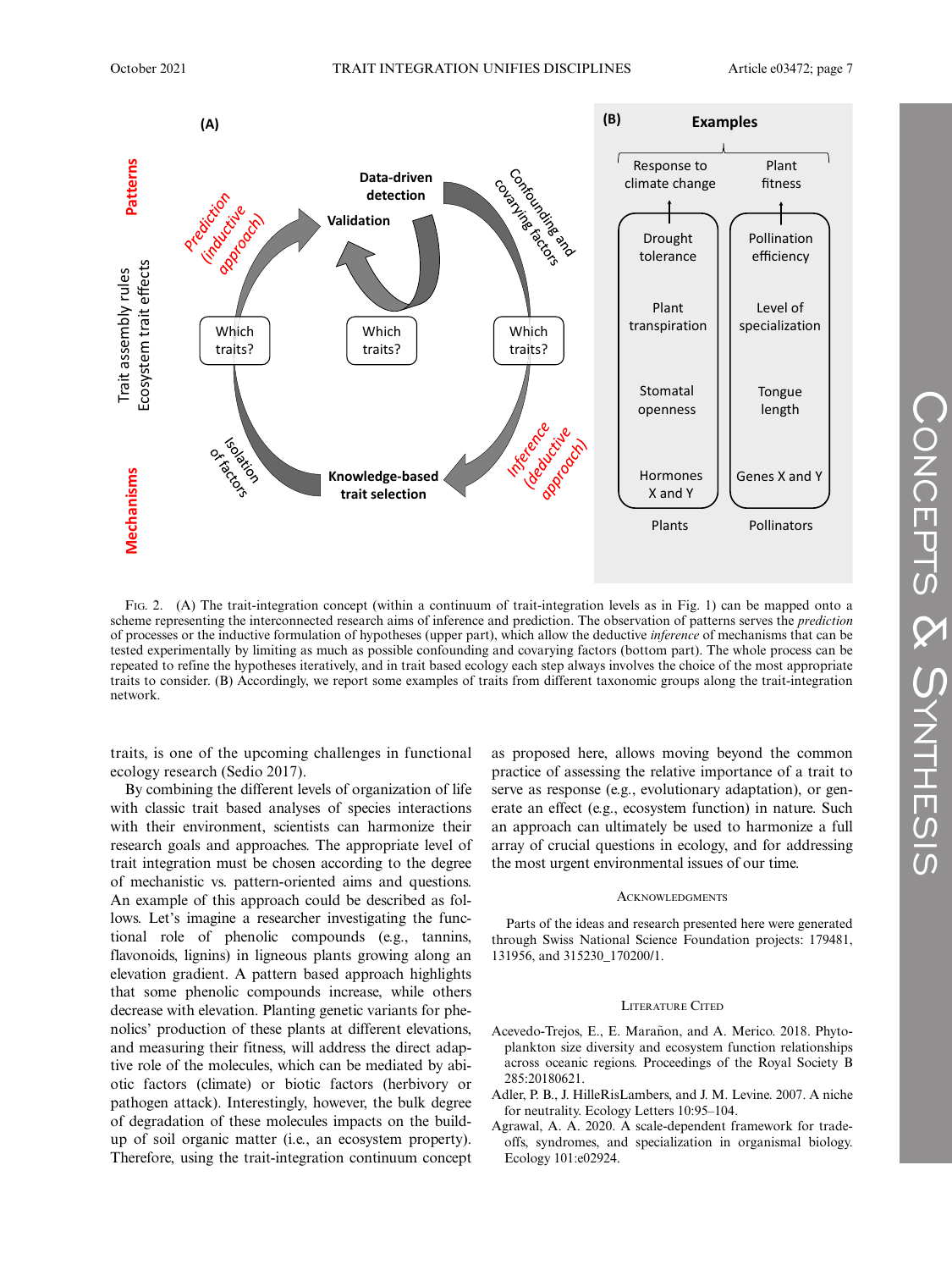- Agrawal, A. A., and M. Fishbein. 2006. Plant defense syndromes. Ecology 87:S132–S149.
- Allan, E., et al. 2011. More diverse plant communities have higher functioning over time due to turnover in complementary dominant species. Proceedings of the National Academy of Sciences of the United States of America 108:17034–17039.
- Anderegg, L. D. L., et al. 2018. Within-species patterns challenge our understanding of the leaf economics spectrum. Ecology Letters 21:734–744.
- Antão, L. H., et al. 2020. Temperature-related biodiversity change across temperate marine and terrestrial systems. Nature Ecology and Evolution 4:927–933.
- Arnold, S. J. 1983. Morphology, performance and fitness. American Zoologist 23:347–361.
- Bateson, W., E. R. Saunders, and R. C. Punnett. 1905. Reports to the Evolution Committee of the Royal Society. Report II. Experimental studies in the physiology of heredity. Harrison & Sons, London, UK.
- Bergelson, J., and F. Roux. 2010. Towards identifying genes underlying ecologically relevant traits in Arabidopsis thaliana. Nature Reviews Genetics 11:867–879.
- Bolnick, D. I., et al. 2011. Why intraspecific trait variation matters in community ecology. Trends in Ecology and Evolution 26:183–192.
- Braker, G., J. Zhou, L. Wu, A. H. Devol, and J. M. Tiedje. 2000. Nitrite reductase genes (nirK and nirS) as functional markers to investigate diversity of denitrifying bacteria in Pacific Northwest marine sediment communities. Applied and Environment Microbiology 66:2096–2104.
- Brousseau, P. M., D. Gravel, and I. T. Handa. 2018. On the development of a predictive functional trait approach for studying terrestrial arthropods. Journal of Animal Ecology 87:1209–1220.
- Brown, J. H., J. F. Gillooly, A. P. Allen, V. M. Savage, and G. B. West. 2004. Toward a metabolic theory of ecology. Ecology 85:1771–1789.
- Carmona, C. P., F. de Bello, N. W. H. Mason, and J. Leps. 2016. Traits without borders: integrating functional diversity across scales. Trends in Ecology and Evolution 31:382–394.
- Carroll, I. T., B. J. Cardinale, and R. M. Nisbet. 2011. Niche and fitness differences relate the maintenance of diversity to ecosystem function. Ecology 92:1157–1165.
- Cernansky, R. 2017. The biodiversity revolution. Nature 546:22–24.
- Chapin, F. S. III, et al. 2000. Consequences of changing biodiversity. Nature 405:234–242.
- Chesson, P. 2000. Mechanisms of maintenance of species diversity. Annual Review of Ecology and Systematics 31:343–366.
- Clark, J. S. 2010. Individuals and the variation needed for high species diversity in forest trees. Science 327:1129–1132.
- Cloern, J. E. 2018. Why large cells dominate estuarine phytoplankton. Limnology and Oceanography 63:392–409.
- Cody, M. L., and J. M. Diamond. 1975. Ecology and evolution of communities. Harvard University Press, Cambridge, Massachusetts, USA.
- Cornwell, W. K., and D. D. Ackerly. 2009. Community assembly and shifts in plant trait distributions across an environmental gradient in coastal California. Ecological Monographs 79:109–126.
- Darwin, C. 1859. On the origin of species. John Murray, London, UK.
- Defossez, E., L. Pellissier, and S. Rasmann. 2018. The unfolding of plant growth form–defence syndromes along elevation gradients. Ecology Letters 21:609–618.
- Descombes, P., C. Pitteloud, G. Glauser, E. Defossez, A. Kergunteuil, P.-M. Allard, S. Rasmann, and L. Pellissier. 2020. Novel trophic interactions under climate change promote alpine plant coexistence. Science 370:1469–1473.
- Dias, A. T. C., B. H. P. Rosado, F. de Bello, N. Pistón, and E. A. De Mattos. 2020. Alternative plant designs: consequences for community assembly and ecosystem functioning. Annals of Botany 125:391–398.
- Edwards, K. F., E. Litchman, and C. A. Klausmeier. 2012. Functional traits explain phytoplankton community structure and seasonal dynamics in a marine ecosystem. Ecology Letters 16:56–63.
- Enquist, B. J., J. H. Brown, and G. B. West. 1998. Allometric scaling of plant energetics and population density. Nature 395:163–165.
- Enquist, B. J., et al. 2015. Scaling from traits to ecosystems: Developing a general trait driver theory via integrating traitbased and metabolic scaling theories. Advances in Ecological Research 52:249–318.
- Fontana, S., O. L. Petchey, and F. Pomati. 2016. Individuallevel trait diversity concepts and indices to comprehensively describe community change in multidimensional trait space. Functional Ecology 30:808–818.
- Fontana, S., M. K. Thomas, M. Moldoveanu, P. Spaak, and F. Pomati. 2018. Individual-level trait diversity predicts phytoplankton community properties better than species richness or evenness. ISME Journal 12:356–366.
- Fontana, S., M. K. Thomas, M. Reyes, and F. Pomati. 2019. Light limitation increases multidimensional trait evenness in phytoplankton populations. ISME Journal 13:1159–1167.
- Gagic, V., et al. 2015. Functional identity and diversity of animals predict ecosystem functioning better than species-based indices. Proceedings of the Royal Society B 282:20142620.
- Garnier, E., M.-L. Navas, and K. Grigulis. 2015. Plant functional diversity. Oxford University Press, Oxford, UK.
- Gazda, M. A., et al. 2020. A genetic mechanism for sexual dichromatism in birds. Science 368:1270–1274.
- Godfrey-Smith, P. 2009. Darwinian populations and natural selection. Oxford University Press, Oxford, UK.
- Gould, S. J., and R. C. Lewontin. 1979. The spandrels of San Marco and the Panglossian paradigm: a critique of the adaptationist programme. Proceedings of the Royal Society B 205:581–598.
- Grant, P. R., and B. R. Grant. 2006. Evolution of character displacement in Darwin's finches. Science 313:224–226.
- Griffin, J. N., V. Mendez, A. F. Johnson, S. R. Jenkins, and A. Foggo. 2009. Functional diversity predicts overyielding effect of species combination on primary productivity. Oikos 118:37–44.
- Griffiths, J. I., O. L. Petchey, F. Pennekamp, and D. Z. Childs. 2018. Linking intraspecific trait variation to community abundance dynamics improves ecological predictability by revealing a growth–defence trade-off. Functional Ecology 32:496–508.
- Hendry, A. P., K. M. Gotanda, and E. I. Svensson. 2017. Human influences on evolution, and the ecological and societal consequences. Philosophical Transactions of the Royal Society B 372:20160028.
- Hillebrand, H., and B. Matthiessen. 2009. Biodiversity in a complex world: consolidation and progress in functional biodiversity research. Ecology Letters 12:1405–1419.
- Hooper, D. U., et al. 2005. Effects of biodiversity on ecosystem functioning: a consensus of current knowledge. Ecological Monographs 75:3–35.
- Hutchinson, G. E. 1959. Homage to Santa Rosalia or Why are there so many kinds of animals? American Naturalist 93:145– 159.
- Isbell, F., et al. 2011. High plant diversity is needed to maintain ecosystem services. Nature 477:199–202.
- Kessler, A., and I. T. Baldwin. 2001. Defensive function of herbivore-induced plant volatile emissions in nature. Science 291:2141–2144.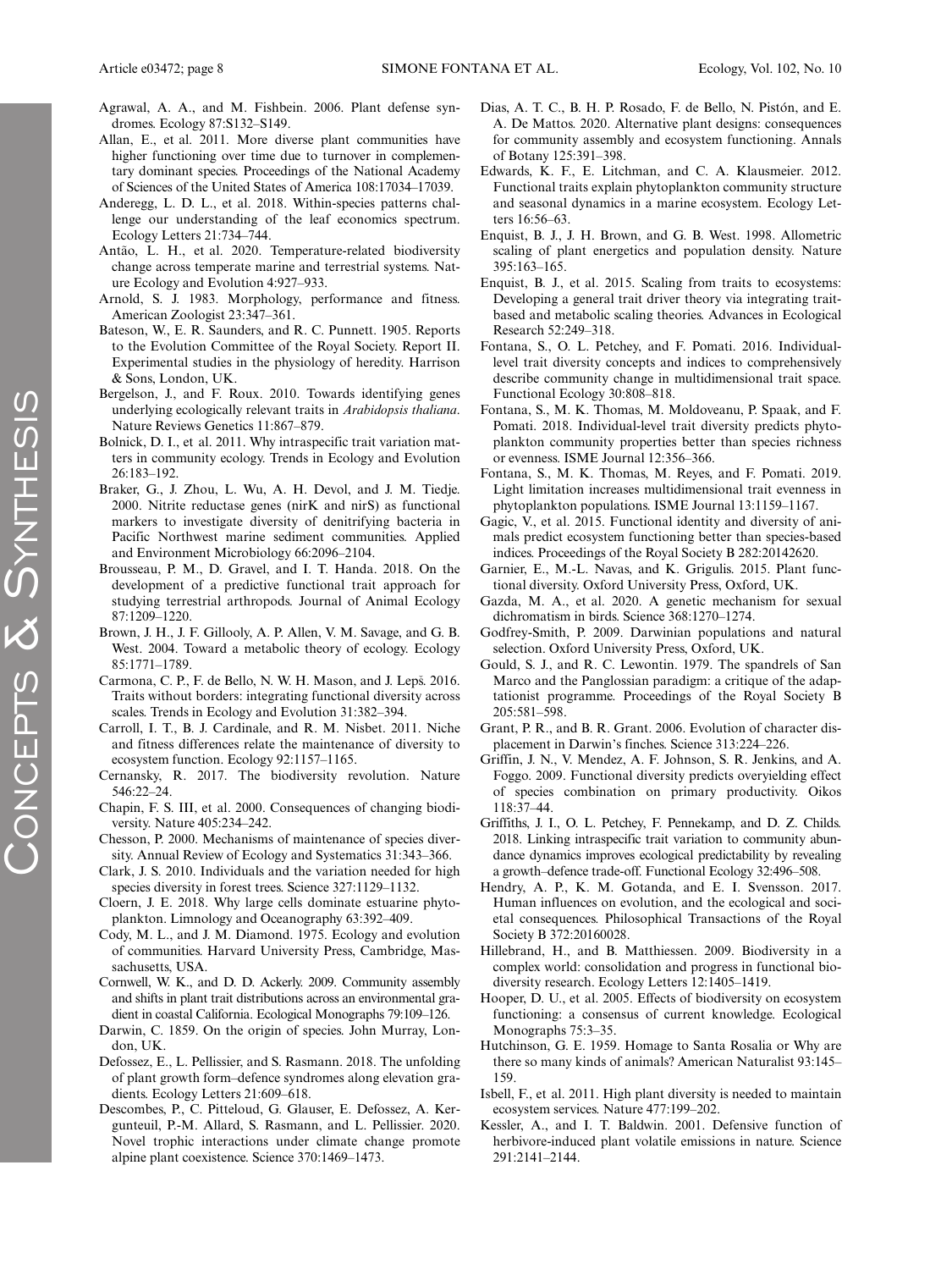- Kessler, A., and I. T. Baldwin. 2002. Plant responses to insect herbivory: the emerging molecular analysis. Annual Review of Plant Biology 53:299–328.
- Kraft, N. J. B., O. Godoy, and J. M. Levine. 2015. Plant functional traits and the multidimensional nature of species coexistence. Proceedings of the National Academy of Sciences of the United States of America 112:797–802.
- Kuypers, M. M. M., H. K. Marchant, and B. Kartal. 2018. The microbial nitrogen-cycling network. Nature Reviews Microbiology 16:263–276.
- Laughlin, D. C., and J. Messier. 2015. Fitness of multidimensional phenotypes in dynamic adaptive landscapes. Trends in Ecology and Evolution 30:487–496.
- Lavorel, S., et al. 2013. A novel framework for linking functional diversity of plants with other trophic levels for the quantification of ecosystem services. Journal of Vegetation Science 24:942–948.
- Lefcheck, J. S., et al. 2015. Biodiversity enhances ecosystem multifunctionality across trophic levels and habitats. Nature Communications 6:6936.
- Levine, J. M. 2016. A trail map for trait-based studies. Nature 529:163–164.
- Li, Y., D. A. Petrov, and G. Sherlock. 2019. Single nucleotide mapping of trait space reveals Pareto fronts that constrain adaptation. Nature Ecology and Evolution 3:1539–1551.
- Litchman, E., K. Edwards, C. A. Klausmeier, and M. K. Thomas. 2012. Phytoplankton niches, traits and eco-evolutionary responses to global environmental change. Marine Ecology Progress Series 470:235–248.
- Litchman, E., and C. A. Klausmeier. 2008. Trait-based community ecology of phytoplankton. Annual Review of Ecology Evolution and Systematics 39:615–639.
- Lobo, I., and K. Shaw. 2008. Discovery and types of genetic linkage. Nature Education 1:139.
- Loreau, M. 2010. Linking biodiversity and ecosystems: towards a unifying ecological theory. Philosophical Transactions of the Royal Society of London B 365:49–60.
- Loreau, M., and A. Hector. 2001. Partitioning selection and complementarity in biodiversity experiments. Nature 412:72– 76.
- MacArthur, R., and R. Levins. 1967. The limiting similarity, convergence, and divergence of coexisting species. American Naturalist 101:377–385.
- Marks, C. O. 2007. The causes of variation in tree seedling traits: the roles of environmental selection versus chance. Evolution 61:455–469.
- Matthews, B., et al. 2020. On biological evolution and environmental solutions. Science of the Total Environment 724:138194.
- McGill, B. J., B. J. Enquist, E. Weiher, and M. Westoby. 2006. Rebuilding community ecology from functional traits. Trends in Ecology and Evolution 21:178–185.
- McLaren, J. R., and R. Turkington. 2010. Ecosystem properties determined by plant functional group identity. Journal of Ecology 98:459–469.
- Messier, J., M. J. Lechowicz, B. J. McGill, C. Violle, and B. J. Enquist. 2017. Interspecific integration of trait dimensions at local scales: the plant phenotype as an integrated network. Journal of Ecology 105:1775–1790.
- Moretti, M., et al. 2017. Handbook of protocols for standardized measurement of terrestrial invertebrate functional traits. Functional Ecology 31:558–567.
- Morgan, T. H. 1910. Sex-limited inheritance in Drosophila. Science 132:120–122.
- Neilan, B. A., et al. 2008. The genetics and genomics of cyanobacterial toxicity. Advances in Experimental Medicine and Biology 619:417–452.
- Osnas, J. L. D., et al. 2018. Divergent drivers of leaf trait variation within species, among species, and among functional groups. Proceedings of the National Academy of Sciences of the United States of America 115:5480–5485.
- Paerl, H. W., and T. G. Otten. 2013. Harmful cyanobacterial blooms: causes, consequences, and controls. Microbial Ecology 65:995–1010.
- Pelletier, F., D. Garant, and A. P. Hendry. 2009. Ecoevolutionary dynamics. Philosophical Transactions of the Royal Society of London B 364:1483–1489.
- Petchey, O. L., A. Hector, and K. J. Gaston. 2004. How do different measures of functional diversity perform? Ecology 85:847–857.
- Pistón, N., et al. 2019. Multidimensional ecological analyses demonstrate how interactions between functional traits shape fitness and life history strategies. Journal of Ecology 107:2317–2328.
- Pomati, F., J. B. Shurin, K. H. Andersen, C. Tellenbach, and A. D. Barton. 2020. Interacting temperature, nutrients and zooplankton grazing control phytoplankton size-abundance relationships in eight Swiss lakes. Frontiers in Microbiology  $10:1-17$
- Raffard, A., A. Lecerf, J. Cote, M. Buoro, R. Lassus, and J. Cucherousset. 2017. The functional syndrome: linking individual trait variability to ecosystem functioning. Proceedings of the Royal Society B 284:20171893.
- Reiss, J., J. R. Bridle, J. M. Montoya, and G. Woodward. 2009. Emerging horizons in biodiversity and ecosystem functioning research. Trends in Ecology and Evolution 24:505–514.
- Santos, M. E., and W. Salzburger. 2012. How cichlids diversify. Science 338:619–621.
- Schweitzer, J. A., et al. 2004. Genetically based trait in a dominant tree affects ecosystem processes. Ecology Letters 7:127–134.
- Sedio, B. E. 2017. Recent breakthroughs in metabolomics promise to reveal the cryptic chemical traits that mediate plant community composition, character evolution and lineage diversification. New Phytologist 214:952–958.
- Seehausen, O., and D. Schluter. 2004. Male–male competition and nuptial-colour displacement as a diversifying force in Lake Victoria cichlid fishes. Proceedings of the Royal Society B 271:1345–1353.
- Shipley, B., M. J. Lechowicz, I. Wright, and P. B. Reich. 2006. Fundamental trade-offs generating the worldwide leaf economics spectrum. Ecology 87:535–541.
- Soliveres, S., et al. 2016. Biodiversity at multiple trophic levels is needed for ecosystem multifunctionality. Nature 536:456– 459.
- Start, D., S. McCauley, and B. Gilbert. 2018. Physiology underlies the assembly of ecological communities. Proceedings of the National Academy of Sciences of the United States of America 115:6016–6021.
- Thomas, M. K., C. T. Kremer, C. A. Klausmeier, and E. A. Litchman. 2012. A global pattern of thermal adaptation in marine phytoplankton. Science 338:1085–1088.
- Tilman, D. 1997. Distinguishing between the effects of species diversity and species composition. Oikos 80:185.
- Tilman, D., et al. 1997. The influence of functional diversity and composition on ecosystem processes. Science 277:1300–1302.
- Trisos, C. H., C. Merow, and A. L. Pigot. 2020. The projected timing of abrupt ecological disruption from climate change. Nature 580:496–501.
- van der Plas, F., et al. 2020. Plant traits alone are poor predictors of ecosystem properties and long-term ecosystem functioning. Nature Ecology and Evolution 4:1602–1611.
- Vellend, M. 2010. Conceptual synthesis in community ecology. Quarterly Review of Biology 85:183–206.